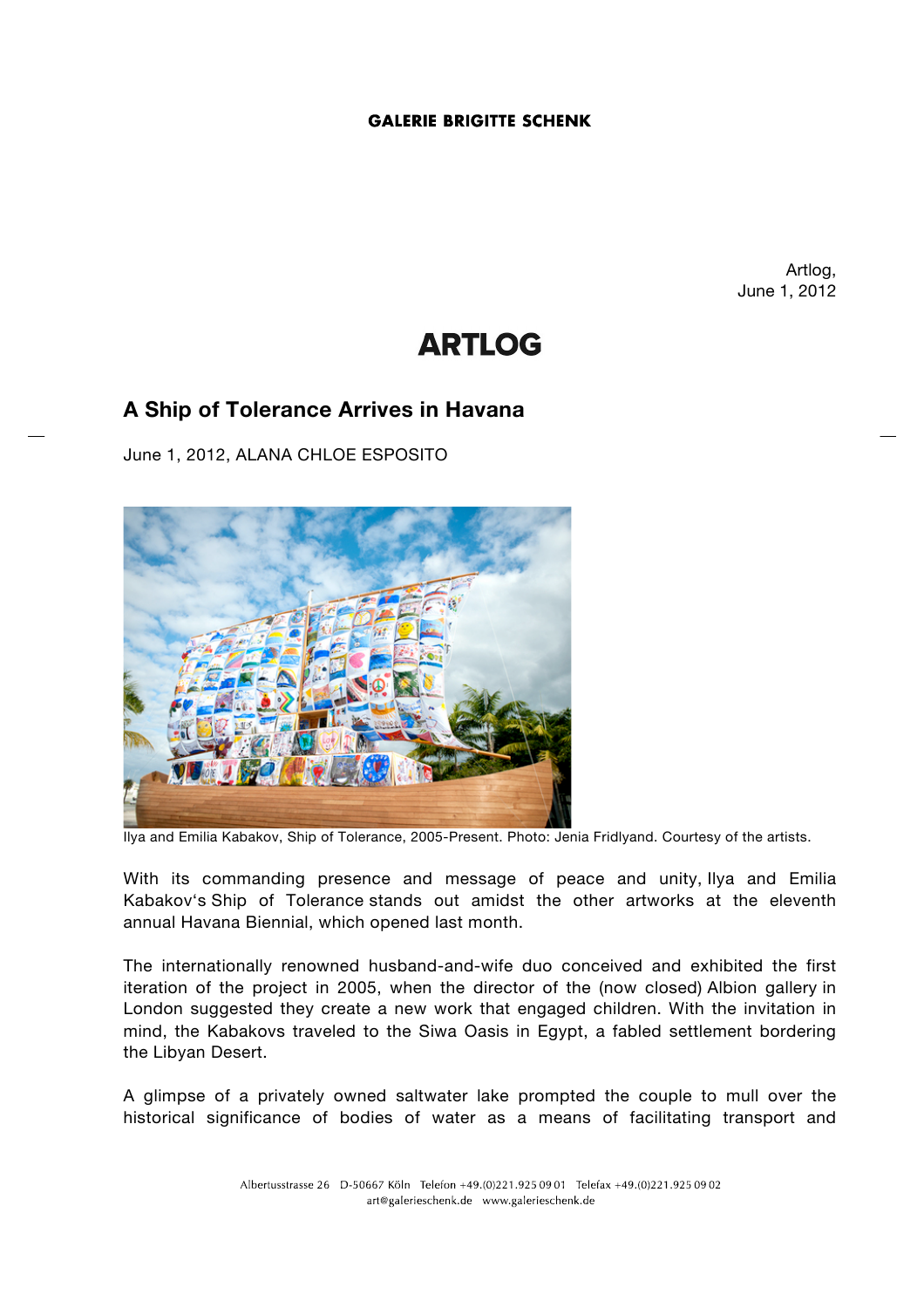### **GALERIE BRIGITTE SCHENK**

communication. After realizing that most children in the rural community had never seen the lake—or any body of water, for that matter—the Kabakovs asked the kids to help them build a twenty-meter-long bamboo vessel, which would later become the first Ship of Tolerance.

One part installation and one part educational resource, the project was modeled after an ancient Egyptian sailing craft. They supplied history and art books and collaborated with local teachers to conduct workshops. With the help of a volunteer artist, the eager youngsters incorporated what they learned into their own paintings of ships, which were printed onto the structure's sail.



Ilya and Emilia Kabakov, Ship of Tolerance*,* 2005-Present. Photo: Jenia Fridlyand. Courtesy of the artists.

Inspired by the UN's International Day for Tolerance, each subsequent incarnation of the ship has engaged children between the ages of six and twelve in tolerance workshops that are designed around the reality of each locale. In each manifestation, children paint what tolerance means to them and marvel at the sight of their artwork adorning the ship's sailcloth.

The children's interpretation of tolerance is as varied as the areas the paintings are created within. For example, the Cuban ship features one boy's painting of a spider sitting motionless in the middle of a web, surrounded by flies. He explains that the spider is tolerant because he sees a whole bunch of flies, which he doesn't like, but he curbs his desire to destroy them.